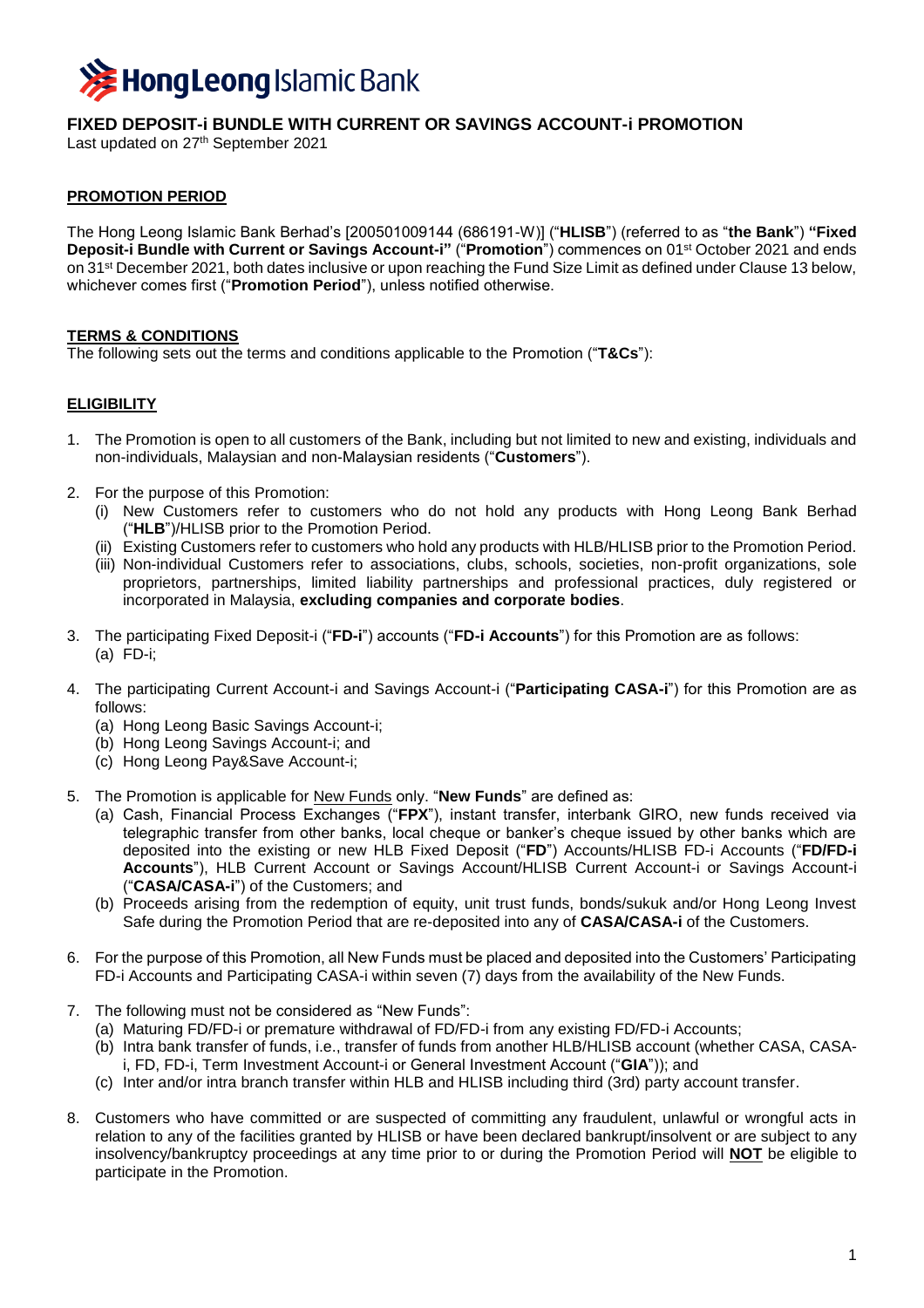

9. Customers who have committed, or determined by HLISB to be potentially committing any of the wrongful acts stipulated herein will be immediately disqualified from participating in the Promotion.

#### **PROMOTION MECHANICS**

- 10. In order to be entitled to the Promotional FD-i Rate set out in Table 1 below, the Customers must, during the Promotion Period:
	- (a) deposit an amount as specified in Table 1 below into any Participating FD-i Account for the FD-i Tenure of twelve (12) months. The amount to be deposited must not be less than **Ringgit Malaysia One Hundred Thousand (RM100,000)** and must not more than **Ringgit Malaysia Five Million (RM5,000,000)** and such deposit will be referred to as "**FD-i Placement Amount**" and;
	- (b) deposit an amount as specified in Table 1 below into any Participating CASA-i under the same name and signature requirement as the Participating FD-i Account ("**Nominated CASA-i**") with an earmark period of twelve (12) consecutive months ("**Earmark Period**"). Such deposit will be referred to as "**CASA-i Placement Amount**".
- 11. The CASA-i Placement Amount and earmarking must be made concurrently with the FD-i Placement Amount during the Promotion Period. In the event the CASA-i Placement Amount and/or the FD-i Placement Amount is cancelled, removed/withdrawn (in part or in full) or released within the Earmark Period and/or within the FD-i Tenure for whatever reasons (save for as provided for under Clauses 18, 19 and 20 herein), the prevailing FD-i board rate will apply to the entire FD-i Placement Amount.

**Table 1**

| <b>Participating FD-</b><br><i>i</i> Accounts | FD-i<br>Tenure | <b>Promotional</b><br>$FD-i Rate1$ | <b>Placement Amount</b>                | <b>Effective Rate<sup>2</sup></b> |            |                   |
|-----------------------------------------------|----------------|------------------------------------|----------------------------------------|-----------------------------------|------------|-------------------|
|                                               |                |                                    |                                        | Pay&Save-i <sup>3</sup>           | SA-i       | <b>Basic SA-i</b> |
| FD-i                                          | 12-month       | 3.05% p.a.                         | FD-i RM100,000 and CASA-i<br>RM30,000  | 2.61% p.a.                        | 2.36% p.a. | 2.41% p.a.        |
|                                               |                |                                    | FD-i RM200,000 and CASA-i<br>RM60,000  | 2.61% p.a.                        | 2.36% p.a. | 2.41% p.a.        |
|                                               |                |                                    | FD-i RM500,000 and CASA-i<br>RM150,000 | 2.54% p.a.                        | 2.36% p.a. | 2.41% p.a.        |
|                                               |                |                                    | FD-i RM1mil and CASA-i<br>RM300,000    | 2.46% p.a.                        | 2.36% p.a. | 2.41% p.a.        |
|                                               |                |                                    | FD-i RM2mil and CASA-i<br>RM600,000    | 2.41% p.a.                        | 2.36% p.a. | 2.41% p.a.        |
|                                               |                |                                    | FD-i RM5mil and CASA-i<br>RM1.50mil    | 2.38% p.a.                        | 2.36% p.a. | 2.41% p.a.        |

*<sup>1</sup>Should there be an Overnight Policy Rate (OPR) change, the Promotional FD-i Rate may be revised.*

*<sup>2</sup> The Effective Rate varies according to the FD-i Placement Amount, CASA-i Placement Amount and type of Nominated CASA-i. Should there be an OPR change, the effective rates may be revised.*

*3 In order to be entitled to the Pay&Save-i profit rate, Customers shall place RM2,000 in a single deposit into their Pay&Savei account every month during the Earmark Period, subject to the Pay&Save-i Account Terms and Conditions.* 

- 12. For the purpose of this Promotion, Customers who have fulfilled all of the criteria under Clauses 10 and 11 above will be referred to as "**Entitled Customers**".
- 13. The fund size limit for the respective Participating FD-i Accounts is as set out in Table 2 below ("**Fund Size Limit**"):

**Table 2**

| Table z  |                        |  |  |  |
|----------|------------------------|--|--|--|
| Tenure   | <b>Fund Size Limit</b> |  |  |  |
| 12-month | RM200 Million          |  |  |  |

14. In the event any FD-i Placement Amount exceeds the prescribed limit of the FD-i Placement Amount (as stated in Clause 10(a) above) or if the respective Fund Size Limit is reached, the FD-i Placement Amount which exceeds the prescribed FD-i Placement Amount or the Fund Size Limit will be subjected to the prevailing FD-i board rates as determined by HLISB.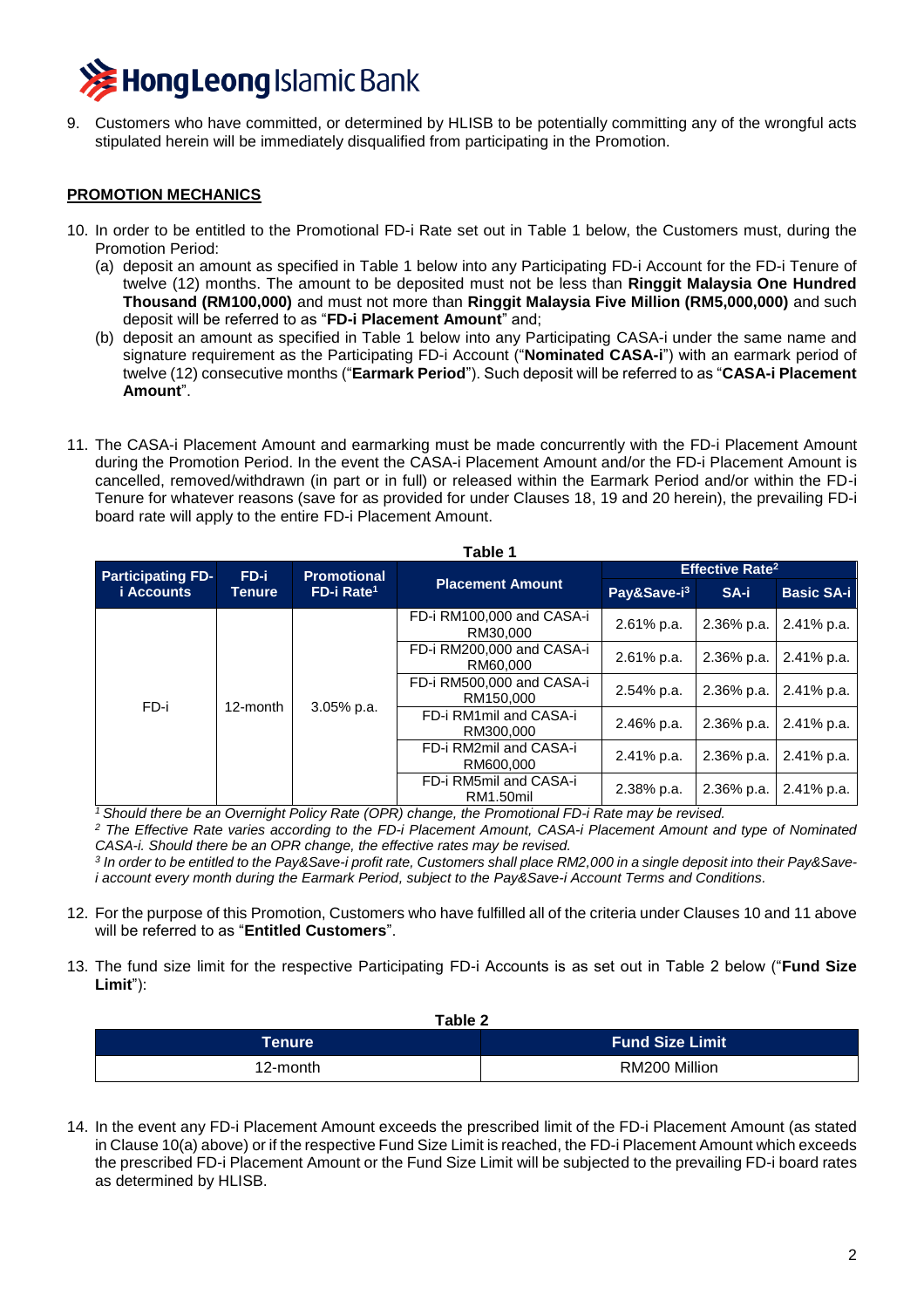

- 15. No FD-i receipt will be issued for each placement.
- 16. The profit earned for the Participating FD-i Accounts will be credited into the Entitled Customers' Nominated CASA-i at maturity.
- 17. Upon maturity, the principal FD-i Placement Amount will be auto-renewed at the prevailing FD-i board rates respectively and the profit earned will be credited into the Entitled Customers' Nominated CASA-i at maturity.
- 18. Subject to Clause 19 herein, for FD-i, partial withdrawal of FD-i Placement Amount is allowed in multiples of **Ringgit Malaysia One Thousand (RM1,000)** only. However, in the event the amount in FD-i Placement Amount is less than **Ringgit Malaysia Three Thousand (RM3,000)**, no partial withdrawal is allowed for that particular account.
- 19. In the event the FD-i Placement Amount is withdrawn prior to maturity of the FD-i Tenure, whether wholly or partially, no profit will be paid on partially withdrawn amounts and premature withdrawals of FD-i.
- 20. The Bank reserves the right to deduct and debit an amount equivalent to the profit paid to the Entitled Customers in respect of the FD-i Placement Amount which is prematurely withdrawn from the Participating FD-i Accounts.
- 21. Customers will be deemed to have agreed to waive his/her right to claim the full selling price for any withdrawal of FD-i before the maturity date.
- 22. FD-i Placement Amount will **NOT** be used as collateral for the purpose of securing any credit facility obtained or to be obtained by the Entitled Customers.
- 23. This Promotion is **NOT** valid with any other on-going promotions offered by the Bank from time to time.

### **GENERAL**

- 24. By participating in the Promotion, Customers agree:
	- (i) to have read, understood, accept and to be bound by the T&Cs herein and General Terms and Conditions of Accounts for Deposits for the Participating FD-i Account and the Participating CASA-i;
	- (ii) that Bank's decision on all matters relating to the Promotion will be final, conclusive and binding on all Customers;
	- (iii) to access HLISB's website at [www.hlisb.com.my](http://www.hlisb.com.my/) (referred to as the "**the Bank's Website**") at regular intervals to view the T&Cs of the Promotion and ensure to be kept up-to-date on any changes or variations to the T&Cs;
	- (iv) that the profit earned is non-transferable to any third (3rd) party and non-exchangeable for up-front credit, cheque or benefit-in-kind; and
	- (v) to be liable and will personally bear all applicable taxes, government fees or any other charges that may be levied against them under applicable laws, if any, in relation to their participation in the Promotion.
- 25. The Bank reserves the right:
	- (i) to disqualify any Customer as the Bank deems fit from participating in this Promotion;
	- (ii) to add, delete, suspend or vary any or all of the T&Cs contained herein or terminate the Promotion at the Bank's discretion by way of posting on the Bank's Website with prior notice, or in any other manner which the Bank deemed practical; and
	- (iii) to forfeit the profit earned in the event of non-compliance by the Entitled Customers of the T&Cs herein and/or the General Terms and Conditions of Accounts for Deposits for the Participating FD-i Account and the Participating CASA-i.
- 26. The T&Cs herein and the General Terms and Conditions of Accounts for Deposits for the Participating FD-i Account and the Participating CASA-i must be read as an entire agreement. In the event of any discrepancy between the T&Cs herein and the General Terms and Conditions of Accounts for Deposits for the Participating FD-i Account and the Participating CASA-i, the specific T&Cs herein will prevail to the extent of such discrepancy.
- 27. In the event of any discrepancy between the T&Cs herein and any advertising, promotional, publicity and other materials relating to or in connection with the Promotion, the final T&Cs on Bank's Website will prevail.